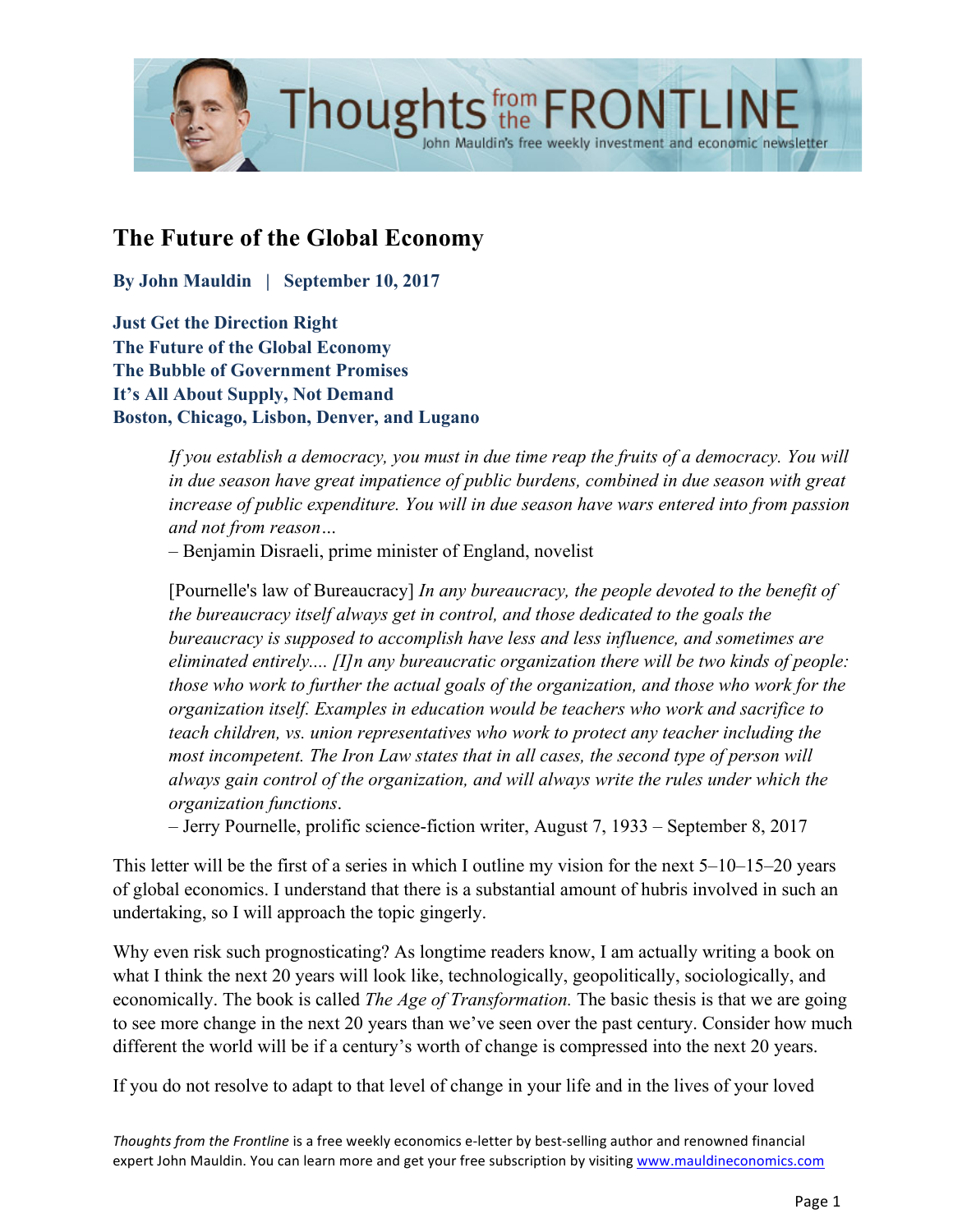ones, you will not be ready to fully participate in the society of 2038. You'll also fail to reap the full rewards of all the years of hard work and dedication you have put in, preparing for your retirement.

This series on the future of the global economy will shape my outline for the last 25% of the book. The book will expand greatly on this series. I feel comfortable opening up my thought process to you, and I welcome the feedback I'm going to get, because it will only improve the book. Thoughtful comments from friends are always welcome.

The first 40–50% of the book will focus on the technological and biological transformations that will happen in the next 20 years. In general, that is the rainbows and puppies section of the book. There are any number of books out there that deal with this broad topic in different ways, but nearly all of them have a somewhat techno-utopian slant. And for good reason. Living longer and healthier in a world of greater abundance, where the things we want cost less? What's not to like?

The next 25–30% of the book will deal with the geopolitical/sociological/demographic changes that will inexorably force themselves on us in conjunction with this technological revolution. Some of those changes will be a reaction to the very technological forces that are driving the change. This section will conclude with the most difficult chapter of the book, the one that I have wrestled with the longest over the last two years, the chapter on the future of work. For some of us that will be quite a bright future; for others who are unable to adapt, not so much. Globally, hundreds of millions of jobs that are currently filled by humans will simply not require humans in the future. We will have to move on to other occupations.

This level of labor transformation is nothing that we haven't done in the past. Many of you will recall that 80% of Americans toiled on farms in 1800. Today that number is less than 2%, who produce massively more per capita in much better conditions. But that change played out over more than 10 full generations. The changes I am talking about are going to happen in less than one generation. The transformation of employment will be one of the most difficult social and political problems that societies all over the developed world will face. It's not just that there won't be jobs, but that many of the new jobs will require different sets of skills and be in a different locations from where many of us live today. And while our ancestors may have set out boldly from other corners of the world to give America a try, never to see their home-countries and loved ones again, that propensity for relocation seems to have diminished in present-day culture. How many Americans relish the notion of moving from region to region anymore?

The last section of the book will deal with the future of the global economy. And there we have some issues, as my kids would say. I don't think we end up in some techno-dystopian, cyberpunk Blade Runner-type world, but the tools we use to measure the economy and the things we are measuring are going to experience a great deal of volatility. Depending on which side of the volatility you find yourself on, it may be either extraordinarily beneficial or harmful. The purpose of my book will be to help you see the general direction and power of unfolding transformations, so that you can adapt your strategies for the benefit of your family, friends, and businesses.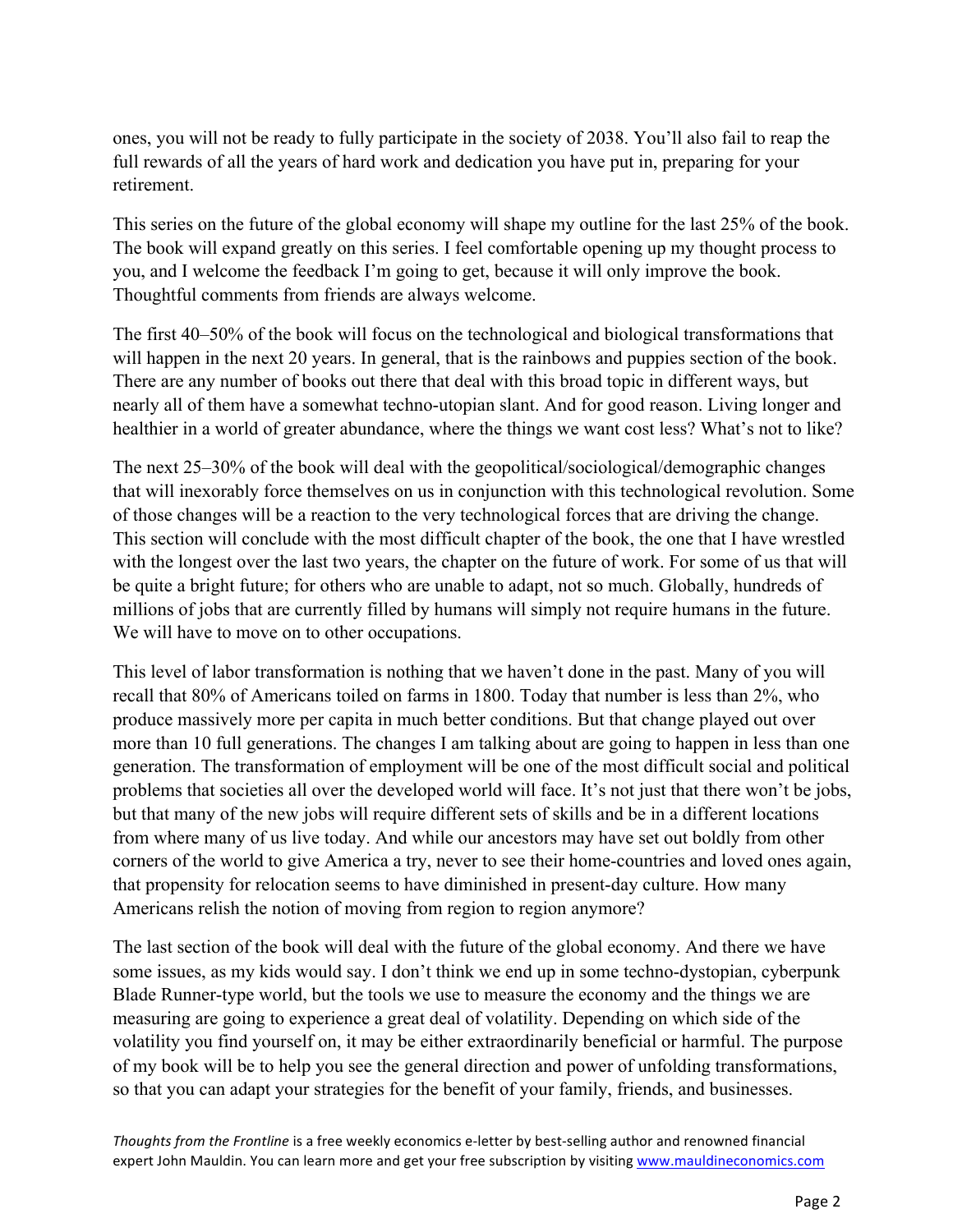The massive amount of research that I've had to work through has forced me to change my opinions more than a few times as I've waded through material and prepared to put words on the screen. I'm deeply grateful to the 120 volunteer researchers who gave me literally tens of thousands of pages of material to read and sort through on an extraordinarily wide variety of topics.

I am ultimately optimistic, and the book itself will be optimistic about the future, but there are difficulties that we as a society will face. We will have to devise different, and in some cases heretical, ways of operating in order to bring the benefits of transformation to as many people as possible in our global society. Make no mistake, political turmoil lies ahead. The current dysfunction in Washington will seem almost quaint, by comparison, as the country and the world lurch from one vision of the future to the next.

#### **Just Get the Direction Right**

In trying to predict the future, I feel like a Daniel Boone sort of explorer, leading a band of compatriots through the wilderness; and we come to the top of a new pass and peer into the distance. Way off, 50 miles away, there appears to be another pass in the direction we want to go. The problem is that, between here and there lie more mountains, valleys, rivers, and potentially hostile natives. It's not clear how we get there from where we're standing. So our intrepid team plunges on, trusting that our instincts and skills will take us to that far-off pass, and then to the next one beyond that.

Now we've just reached the top of that pass, and we're peering far into the blue distance. I'm just trying to get the direction right. The actual path we'll take is still a great unknown.

With that thought in mind, let's survey the main forces that will drive the future of the economy, and in the coming weeks we will dive more deeply into each of those forces. What we learn will serve as the backbone for the final section of the book, which I will write in the coming weeks.

### **The Future of the Global Economy**

Right up front, I'm going to utter the four most dangerous words in economics: *This time is different.* Oh, I admit a lot of things will be the same, but anyone who expects the future to look like the past is in for a rude awakening.

There are three main economic forces that are imposing themselves upon the world, whether we like it or not. Two of them are the largest bubbles in the history of man.

- 1. The bubble of global debt
- 2. The bubble of government promises
- 3. The shifting of the supply curve

I know longtime readers will be familiar with the first two, but the last one is going to have a few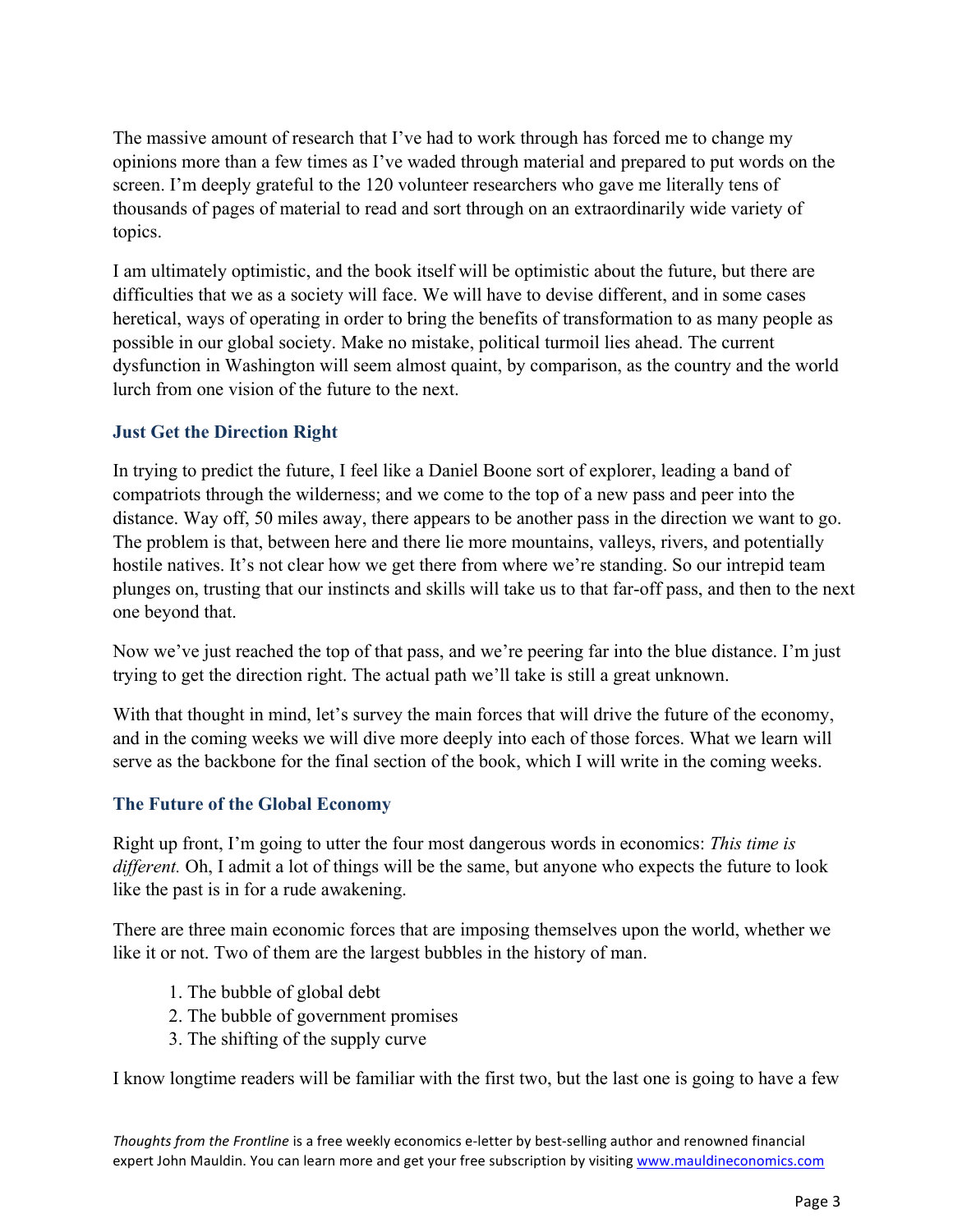of you scratching your heads. Let's take up each briefly.

There is considerable debate over the exact amount of global debt. You first have to find it, and parts of it get hidden in many out-of-the-way pockets. But broadly speaking, global debt is about 325% of GDP, and likely over \$225 trillion as I write. (I am assuming that over the last nine months debt grew at roughly the same rate as in the preceding nine months, even though we know the growth of debt has been accelerating.)

[This chart](http://www.mckinsey.com/global-themes/employment-and-growth/debt-and-not-much-deleveraging) from McKinsey is almost three years old, but it does show the growth of debt over time, and we know that global debt has grown by about \$26 trillion in the last two years.



Global stock of debt outstanding,

\$ trillion, constant 2013 exchange rates

<sup>1</sup>Figures do not sum to total, because of rounding.

 $2$ Q2 2014 data for advanced economies and China; Q4 2013 data for other developing countries.

Source: Bank for International Settlements; Haver Analytics; International Monetary Fund World Economic Outlook; national sources; McKinsey Global Institute analysis

The above chart requires a few observations. First, notice that the growth of household and financial debt has decelerated. Corporate debt continues to grow at roughly the same pace as before. The real acceleration of growth in debt is coming from government borrowing. Second, we are on a pace to grow the debt by significantly more between 2014 and 2021 than we did in the previous seven years. Last, global debt is growing faster than global GDP. We are borrowing money faster than we are creating wealth.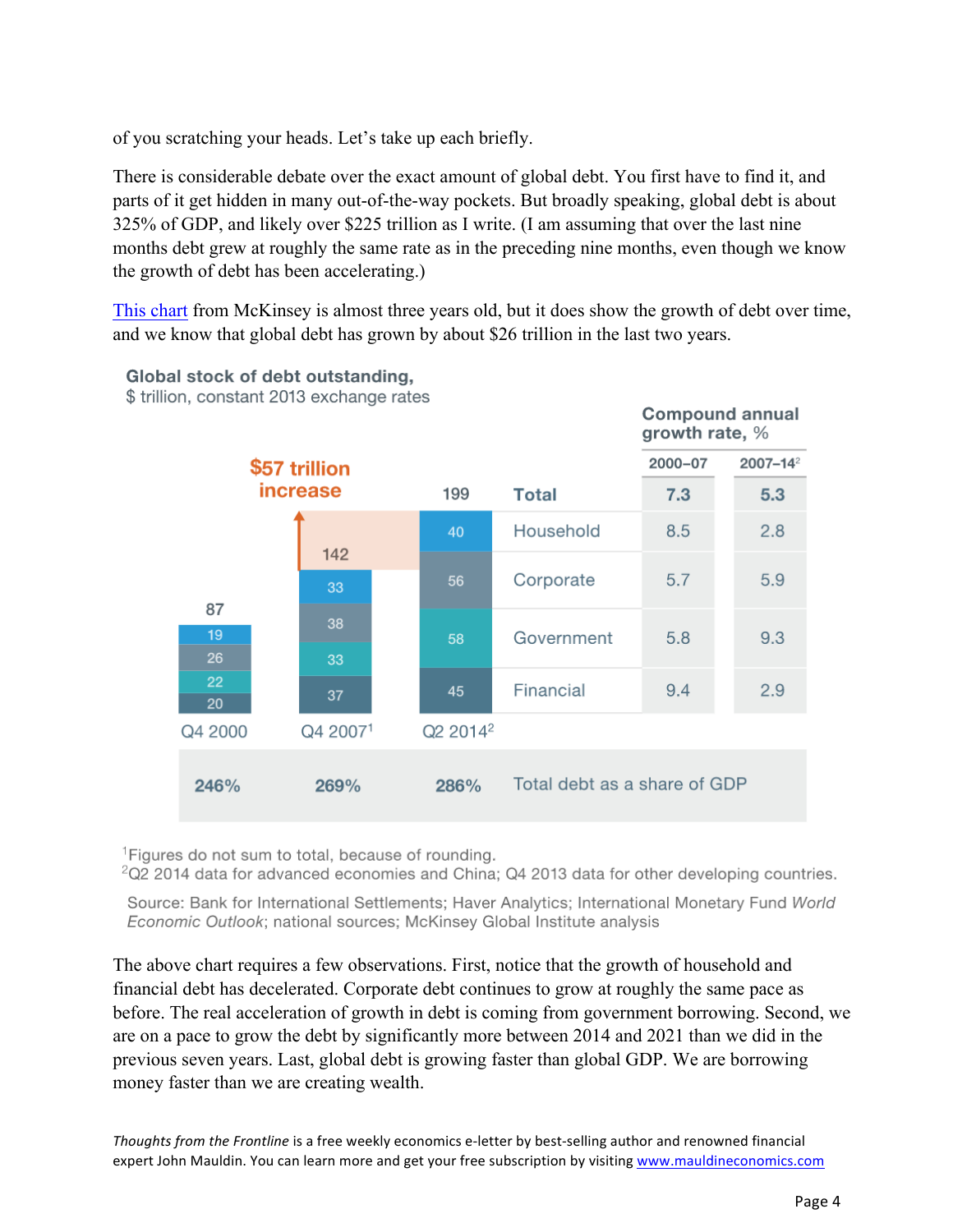US government debt is about 100% of GDP, or \$20 trillion, and growing around \$1 trillion a year. Forget what they say when they talk about budget deficits. They lie, because they don't want to admit what the true deficit is. However, you can determine the true deficit simply by looking at the amount of money the Treasury has borrowed at the end of the year and see that another \$400–\$500 billion of "off-budget" debt has been added. If I ran my regulated investment businesses with the same sort of spurious accounting, the SEC and a raft of other agencies would shut me down faster than you can say "MD&A" and ban me forever from participating in the financial industry. As they should. You simply cannot lie when you have a public trust. Well, you can't unless you are Congress and the government. Then you can pass laws that allow you to lie. But I digress.

To be able to compare our debt to that of other countries, we have to include state and local debt, which is another \$3 trillion. That means total US government debt is 115% of GDP. That is certainly less than the 250% of debt-to-GDP that Japan finds itself saddled with, but Japan does offer us a clue as to how we are going to have to deal with our burgeoning government debt in the future. If you had told me 10 years ago that Japan could essentially monetize well over 100% of their GDP and not have their currency fall through the floor, I would have laughed at you. (I know, I know, *monetize* is not the correct technical term, as the Bank of Japan is simply buying the Japanese debt and putting it on its balance sheet.) Since the yen didn't collapse, we start having to look for other causes and effects. We will get into that in later letters.

When the next recession blows in, it will likely balloon the US government deficit up to \$2 trillion a year. The Obama administration took eight years to run up a \$10 trillion debt after the 2008 recession. It might take just five years after the next recession to amass the next \$10 trillion. Here is a chart my staff created in late 2016, using Congressional Budget Office data, that shows what will happen if the next recession comes in 2018 and revenues drop by the same percentage as they did in the last recession (without even counting likely higher expenditures next time). And on top of the \$1.3 trillion deficit that this chart predicts, you can add the more than \$500 billion in offbudget debt that I mentioned above, plus higher interest rate expense as rates rise. I will update this chart for the book and later letters, but it gets the general direction right.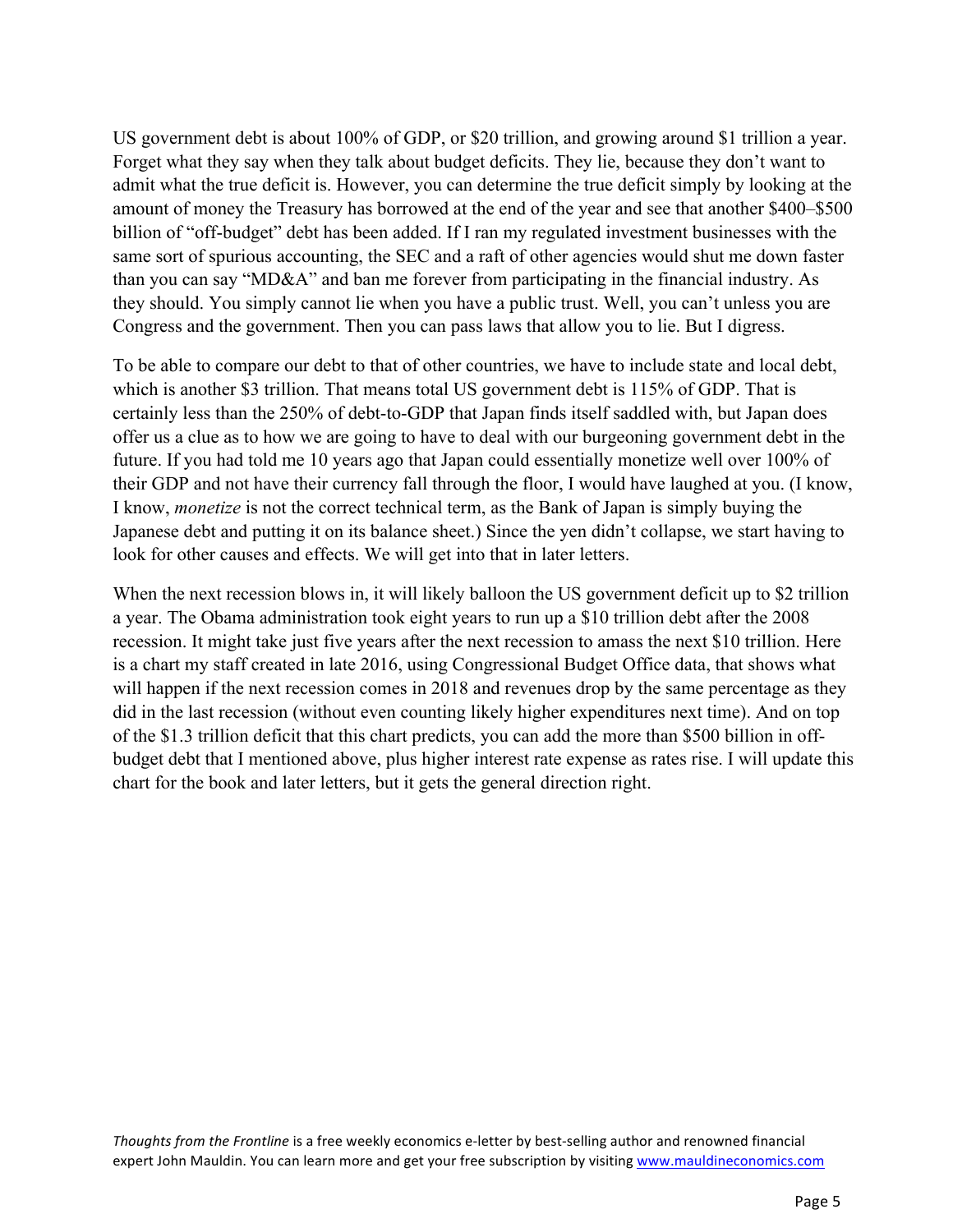

By the early to mid 2020s, barring substantial increases in taxes or reductions in government benefits and entitlements, the deficit will be approaching \$2 trillion annually. There will be weeping and wailing and gnashing of teeth.

If you are in the top 25% of income earners in the United States, you have a big target painted on your income and wealth. The imposition of a VAT seems almost guaranteed, as that is the only real way to boost revenues to offset the increases in entitlement spending. And because the Republicans don't want to impose a VAT now as part of major tax reform, it will end up being imposed by a future Democratic administration and congressional majority that will not be interested in reducing income taxes. I cannot believe the shortsightedness of the Republican Party leadership, with their futile belief that somehow or another they are going to develop a "pure" Republican majority that will look like the current conservative bloc. Their intransigence is the main reason that things can't happen in DC. You can simply look at the demographic trends and political forces at play and understand that they're not going to budge on a VAT. Sigh.

We will go into the debt bubble in greater detail, but it is the next bubble that will drive macroeconomic change in the US.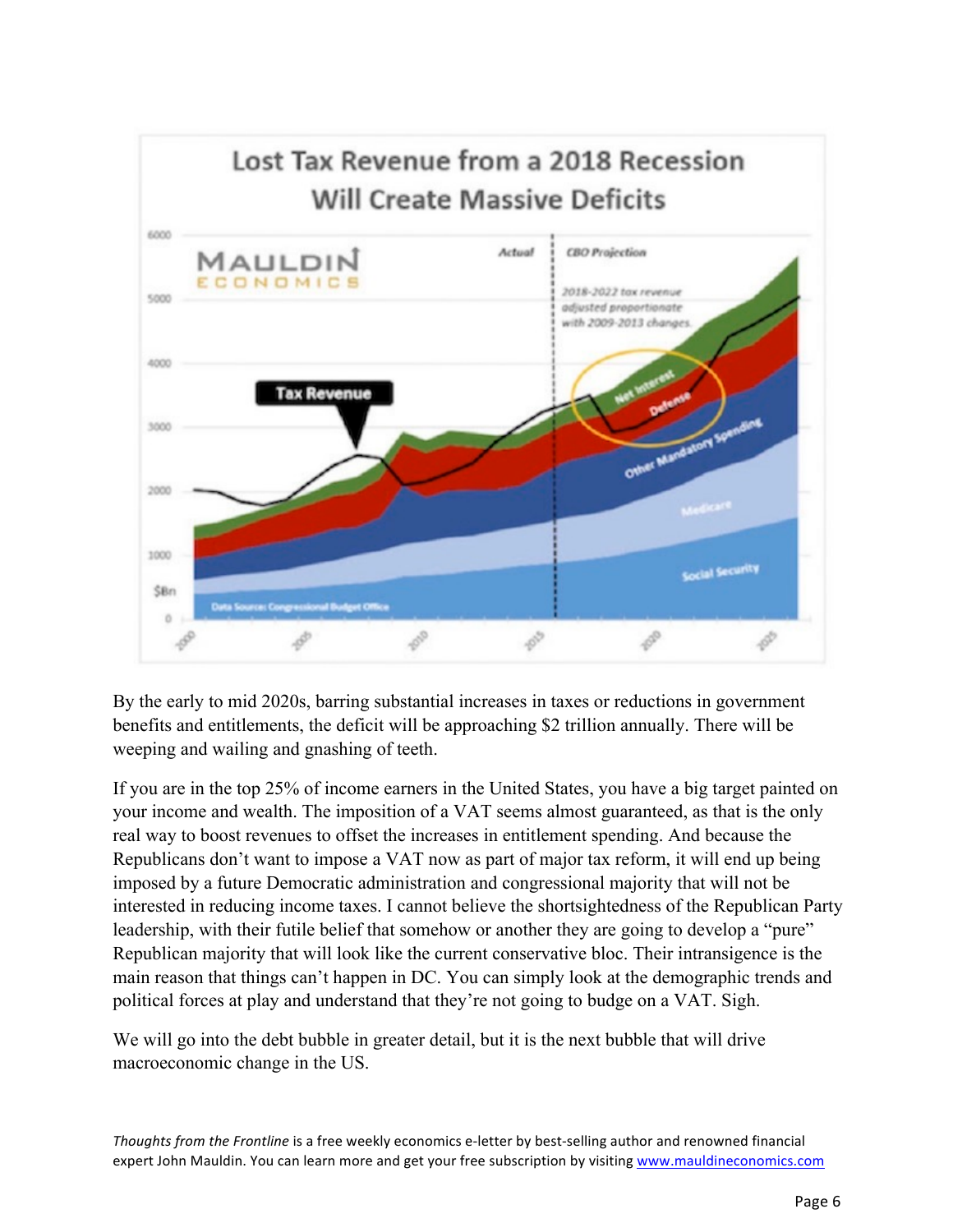#### **The Bubble of Government Promises**

The US government balance sheet features unfunded liabilities in the range of \$80 trillion to \$200 trillion, stemming from future entitlement program burdens that are, in effect, government promises of future largess. No constituency is going to vote to reduce their entitlements. (Well, other than the very well–off, who don't actually need those entitlements.)

Unfunded pension liabilities at the state and local levels have swollen to roughly \$4–\$6 trillion in the United States. And that may be understating the severity of the problem.

It's easy to cite Illinois or New Jersey, but let's look at a state like Kentucky. The State of Kentucky released a remarkably candid self-appraisal of their pension liability issues earlier this year. [The report](https://osbd.ky.gov/Documents/Pension Reform/KY Report 2 Briefing 5-22-17 FINAL.pdf) makes for very sobering reading if you are a resident of Kentucky. If you optimistically (and unrealistically) assume between 6.75%–7.5% compounded returns for the future, Kentucky still ends up \$33 billion underfunded. To bring that number into focus, total State of Kentucky spending last year was \$32.7 billion, which makes the underfunded portion of their pension liability larger than the entire state budget. But wait, it gets worse.

They asked themselves, what if we have to assume a more realistic discount rate for future returns? Assuming returns just north of 5%, the unfunded portion rises to \$42 billion. Assuming a more realistic 4% (given the likely returns on their fixed-income portfolios), unfunded liabilities rise to \$64 billion, roughly twice the state budget. If you assume a discount rate equal to the 30-year Treasury rate of 2.7%, the unfunded liability climbs to \$84 billion – seven times more than the annual general fund spending would allow.

Now, this is all before we take into account a potential recession, which has in the past meant an average 40% loss on stock market equities, which would make Kentucky's (and everyone else's) pension woes even worse. Further, as we shall see in future letters, the massive increases in debt, both in the US and globally, will make the next recovery and future growth even more laggardly than the tepid recovery we have experienced in the past decade.

The next financial crisis will not look anything like the last financial crisis did. But it will rhyme. This next chart depicts an extreme example of what is happening around the world. Scary levels of junk-bond debt with covenant-lite options – coupled with the Frank Dodd rules that don't allow banks to operate in the corporate bond market as market makers – are going to mean that corporate debt, from the worst right on up to the best, will take a massive yield hit, as the flight for cash rhymes with what we saw in 2009.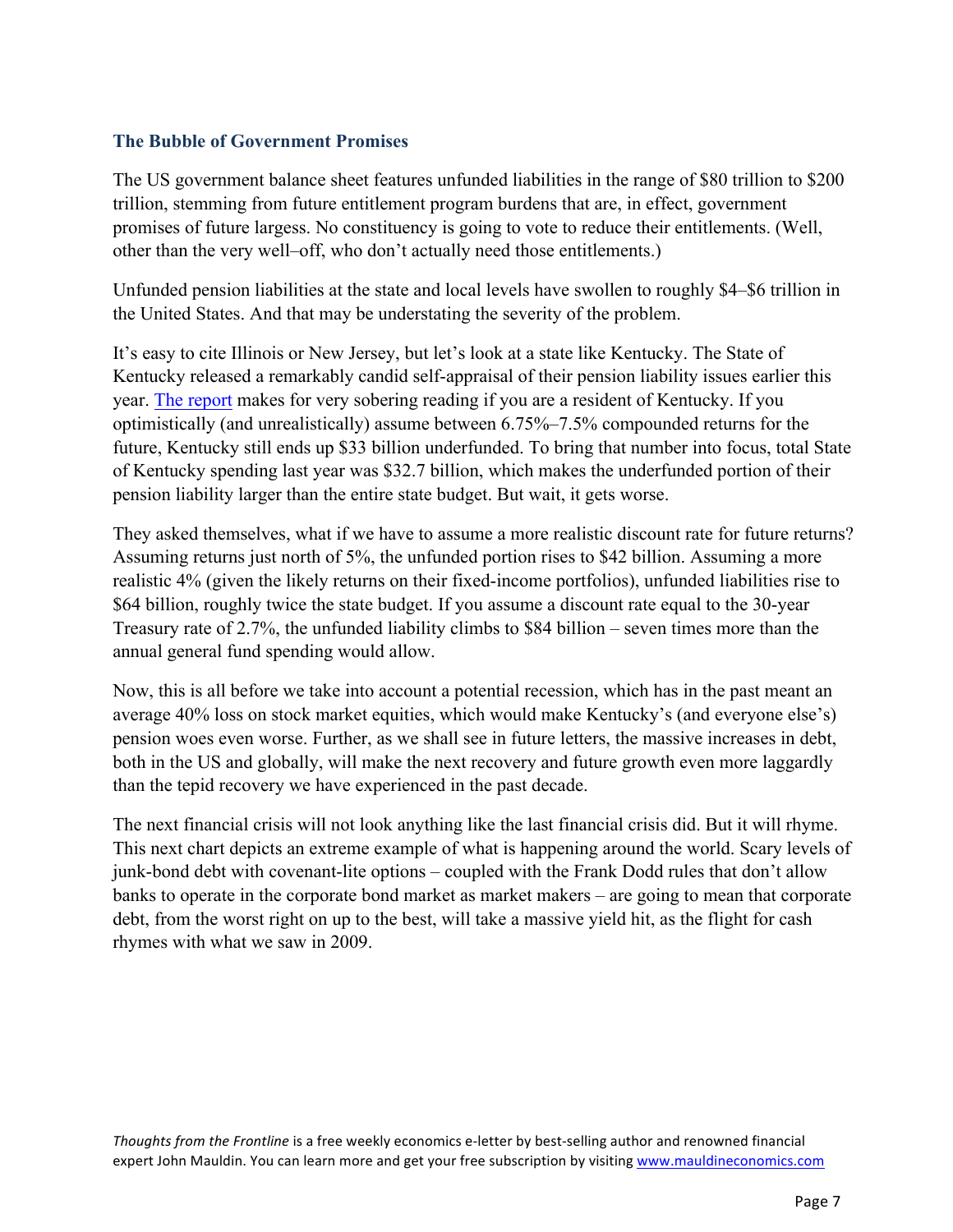

Remember, in a crisis you don't sell what you want to sell; you sell what you can sell. And at a bargain-basement price. We have monster mutual funds and ETFs investing in these high-yield corporate markets, and the redemptions from them are going to force selling into a market where there are no buyers. If you're wondering what will push the country into recession, look to the financial markets. That's where the excesses are being created. And for the record, I could spend another four pages showing charts like the one above.

#### **It's All About Supply, Not Demand**

Neo-Keynesian economists in the government and at the Fed have been doing everything they can to stimulate demand in terms of dollars spent, believing that they will stimulate a recovery. They are missing part of the equation. Let's go back to economics 101 and look at possibly the first graph you ever saw in that class: the classic supply and demand equilibrium price graph.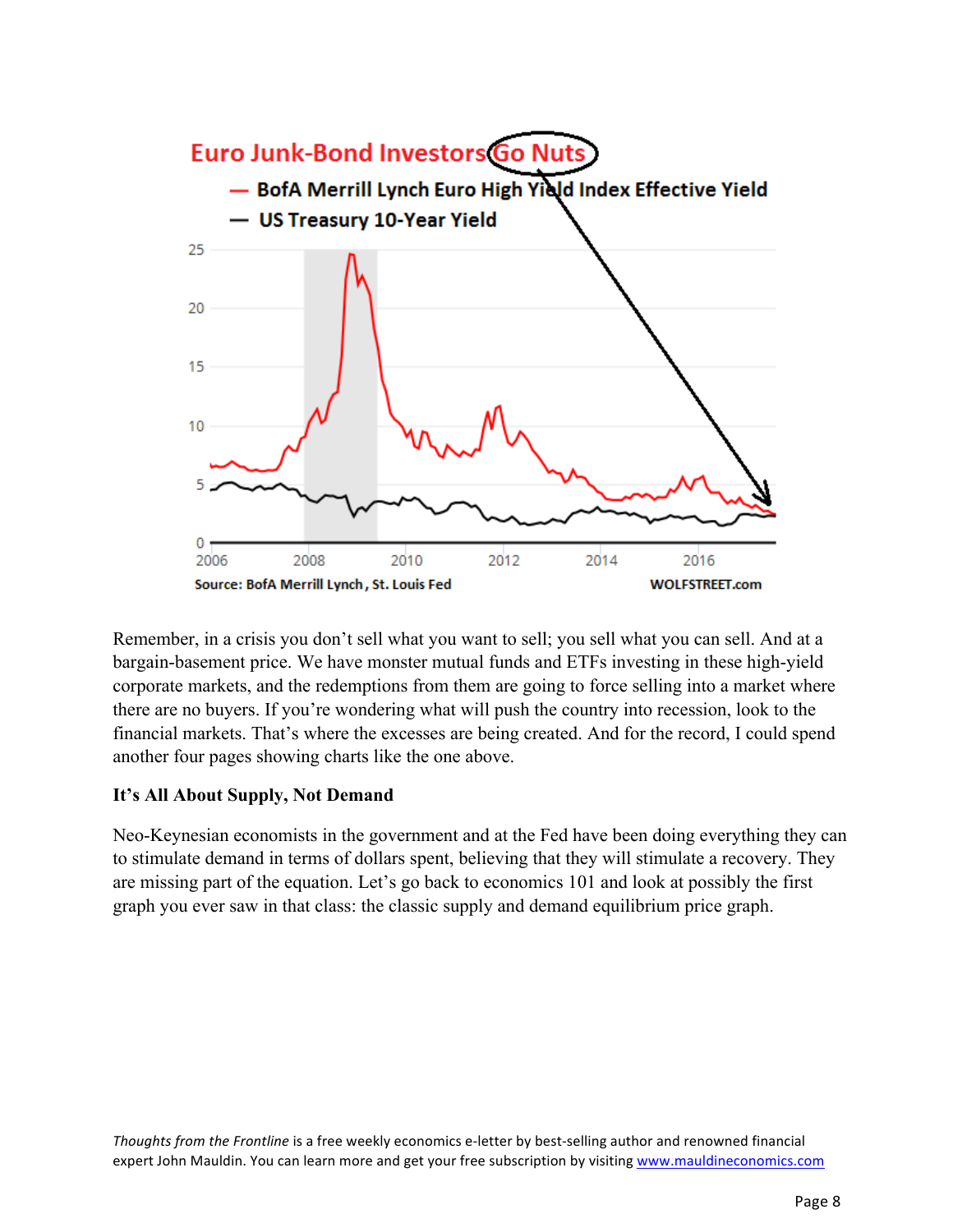

If you push the supply curve to the right, i.e., you provide more of a particular good, then the price of that good is going to go down to find a new equilibrium.

I was talking with an economist yesterday who has John Deere as a client. As he was touring their factory, they pointed that they were making the same parts for 40% less today than they did just a few years ago. Improved quality and lower prices.

Everybody latches onto the fact that real wages haven't risen all that much in 40 years. Well, if you look just at the standard economic numbers, that is true. But compare what you could get 40 years ago to what you can buy today (assuming equivalent purchasing power). Do you think TV quality was anywhere close to today's? Telecommunications? Automobiles? Almost everything is far better today, more abundant, and less expensive than it was in 1977. The same amount of money today buys a far more desirable basket of goods.

Not to mention that some of those goodies didn't even exist back in 1977, like our computers and cell phones. Our automobiles were clunkers that maybe got 12 miles to the gallon and started to go belly up at 70,000 miles. And don't even get me started about the quality of healthcare. We all bitch and moan about the cost of healthcare, much of which is government-generated, but oh my, the quality of care is so vastly superior.

Personal example: My family has a history of tinnitus. Mine has been getting steadily worse over the last 10 years, to the point that I have to consider hearing aids. I sat down two days ago with my audiologist, who gave me a loaner pair of hearing aids until the latest and greatest from Switzerland show up in about four weeks. Those will connect to my iPhone and computer. I kid you not. And when she began to explain the power of the microchips in those little devices, I was totally blown away. The amount of real-time, instantaneous analysis that these hearing aids can perform on the sounds around you is truly stunning. They can change the output to your auditory nerve on the fly, depending upon the acoustic characteristics of your situation.

Shane came home, and it was some time before she noticed that I even had the hearing aids in. You can barely see them unless you're looking. Then we went to dinner at the local watering hole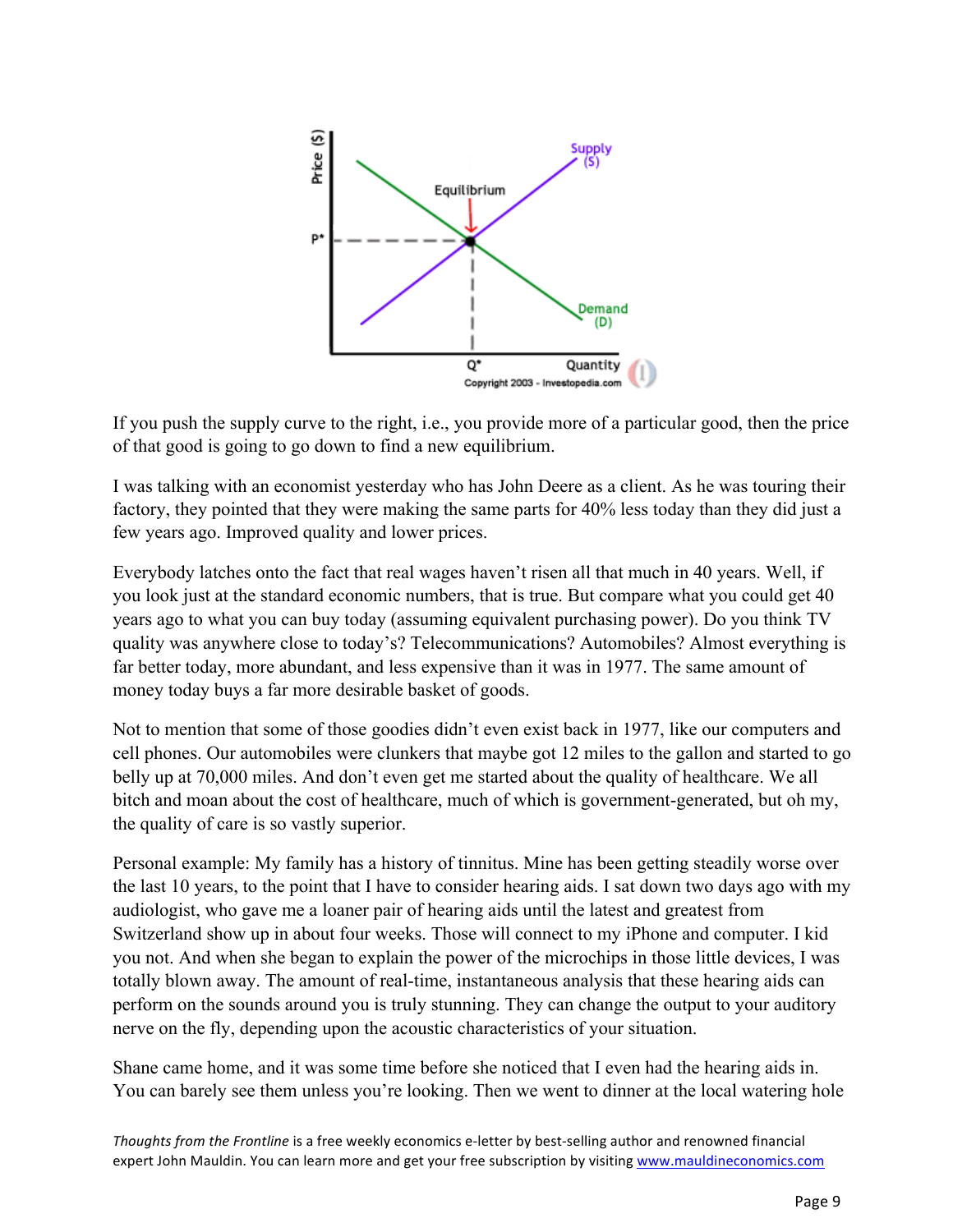and sat outside, where I admit it has been hard for me to carry on a conversation, and I was amazed at everything that I could hear.

Or ask somebody about their latest knee or hip replacement. Or whatever. Anybody who wants to go back to the good old days of 1977 is welcome to them. Count me out.

Let me wrap up here. I am telling you that in the next 20 years the amount of high-quality goods that are going to be supplied to the world is going to drive the prices of almost everything down – except of course the cost of government, which is only going to go up. Fact: The poverty level in the US has been flat for almost 40 years, but spending on government poverty programs is up 900%. Government has no incentive to be efficient. And in fact, as Jerry Pournelle told us at the beginning of the letter:

In any bureaucracy, the people devoted to the benefit of the bureaucracy itself always get in control, and those dedicated to the goals the bureaucracy is supposed to accomplish have less and less influence, and sometimes are eliminated entirely. [Pournelle's law of bureaucracy]

In any event, the ever-increasing amount of supply is going to be massively deflationary over time and will offset the massive needs for quantitative easing and debt relief, etc. We are going to do things in the next 20 years that simply defy our current imagination – mostly because we will be forced into them in order to avoid utter disaster.

Let me close with this note to the wise. We are putting the finishing touches on the next Strategic Investment Conference, to be held March 6–9 in San Diego. We are going to spend a great deal of time on these issues that will be so utterly critical to us as we learn how to steer our portfolios through future storms. You should look at your calendar and set aside those dates. We will be accepting early-bird registrations within a few weeks. See you there.

#### **Boston, Chicago, Lisbon, Denver, and Lugano**

I want to first thank all my readers who have been generous with their time and money in helping the victims of Hurricane Harvey. The toll is staggering, with tens of thousands of homes totally destroyed and another hundred thousand damaged and requiring repair that will take a long time to complete. To put this disaster in perspective, if the Houston area were a country, it would be the  $17<sup>th</sup>$  largest by GDP in the world.

And now here comes Hurricane Irma. As I work on final edits while flying to Boston, I meditate on the fact that Florida is even bigger than Houston. I have been in contact with many friends who are planning to ride the storm out in Florida, and I will admit I worry about them. And the entire country will be faced with another large relief effort. Floridians will be in our thoughts and prayers and hopefully benefit from our efforts and money in the next few days.

Tomorrow I have to take a quick flight to Boston, where I will spend a few days. But then I'll be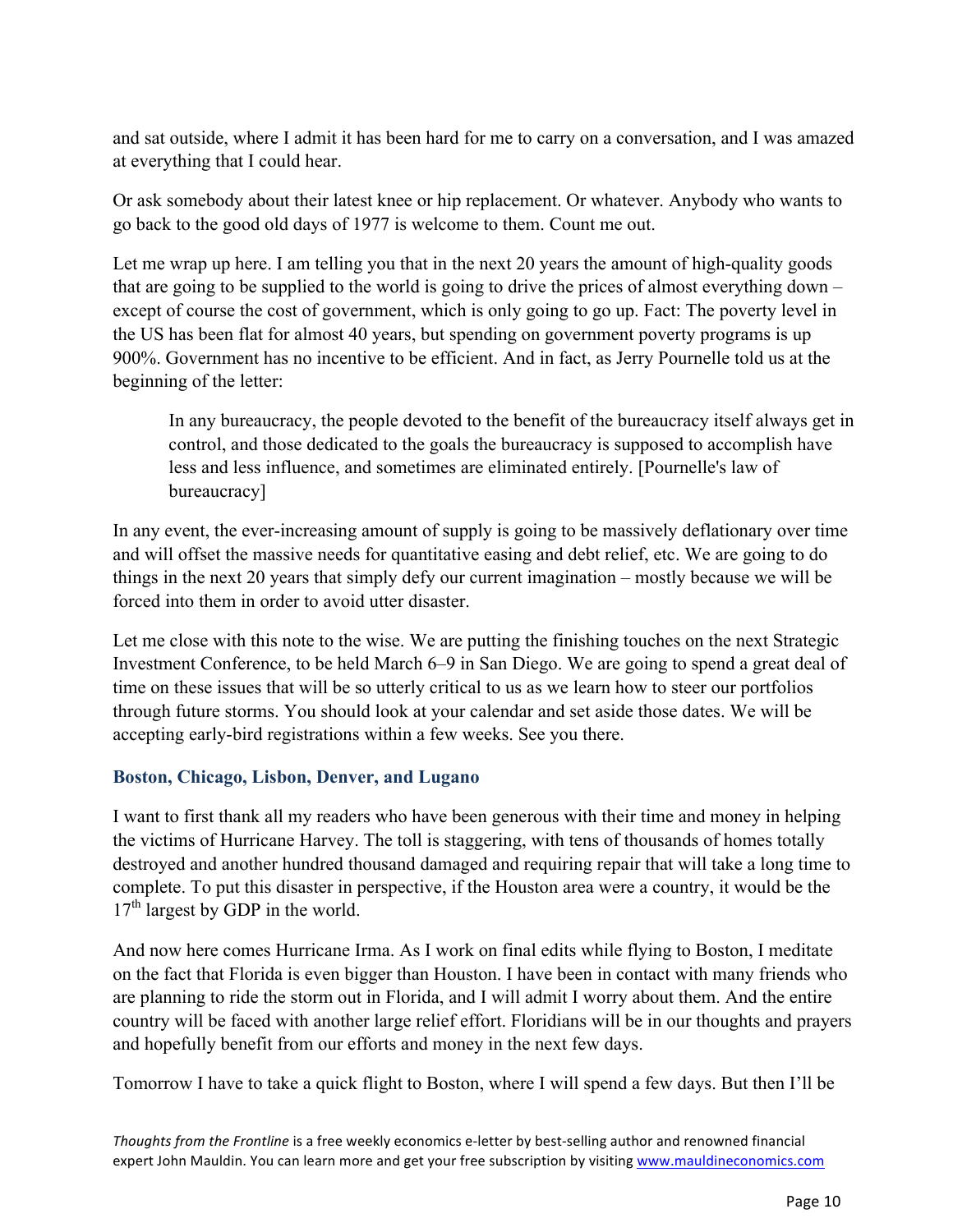home until the end of the month, when I fly up to Chicago for a couple days (Sept. 26–28) for a speech to the Wisconsin Real Estate Alumni Association. Then I'm off the next day to Lisbon. I return to Dallas to speak at the [Dallas Money Show](https://www.moneyshow.com/events/conferences/the-moneyshow/moneyshow-dallas/speakers/1610spk/john-mauldin/?scode=043351) on October 5–6. You can click on the link for details. I will speak at an alternative investments conference in Denver on October 23–24 (details in future letters). I will again be in Denver on November 6 and 7, speaking for the CFA Society and holding meetings. After a lot of small back-and-forth flights in November, I'll end up in Lugano, Switzerland, right before Thanksgiving. Busy month!

And just for the record, I probably have about one third of *The Age of Transformation* done or nearly so. I am not going to set an ETA for the final copy, because I know the editing and rewriting process is going to be grueling and time-consuming. There are going to be numerous copies out there for people to read and provide comments on – either the total book or sections. I want this one done right.

I was saddened to learn yesterday of the death of one of my science-fiction heroes, Jerry Pournelle, who has given me so many hours of reading pleasure over the last (at least) five decades and has contributed some gems to this letter. Little-known fact: Back in 1985 he was kicked off of ARPANET, the precursor to the Internet, because he had the temerity to write about it in one of his columns. Those early intrepid Internet explorers from MIT? They were all afraid that if Congress found out what they were doing, they would shut the thing down as a boondoggle, as it was still being funded by DARPA. The back-and-forth messaging is actually [a hilarious read,](http://www.bradford-delong.com/2013/07/how-jerry-pournelle-got-kicked-off-the-arpanet.html) as viewed from 2017. But their brainchild was just another one of those inventions that has radically shaped and improved supply. I doubt anyone remembers those internet pioneers very much anymore, but in any case, Jerry Pournelle's stories will live on for a long time. May he rest in peace (or stir up a bit of trouble where it needs stirring).

Time to hit the send button. Your assignment is to figure out how to get to San Diego. As for me, I have to deal with my inbox. Have a great week!

Your optimistic about humanity but concerned about government analyst,

of Maddi

John Mauldin

## **Share Your Thoughts on This Article**

**Post a Comment** 

Send to a Friend | Print Article | View as PDF | Permissions/Reprints | Previous Article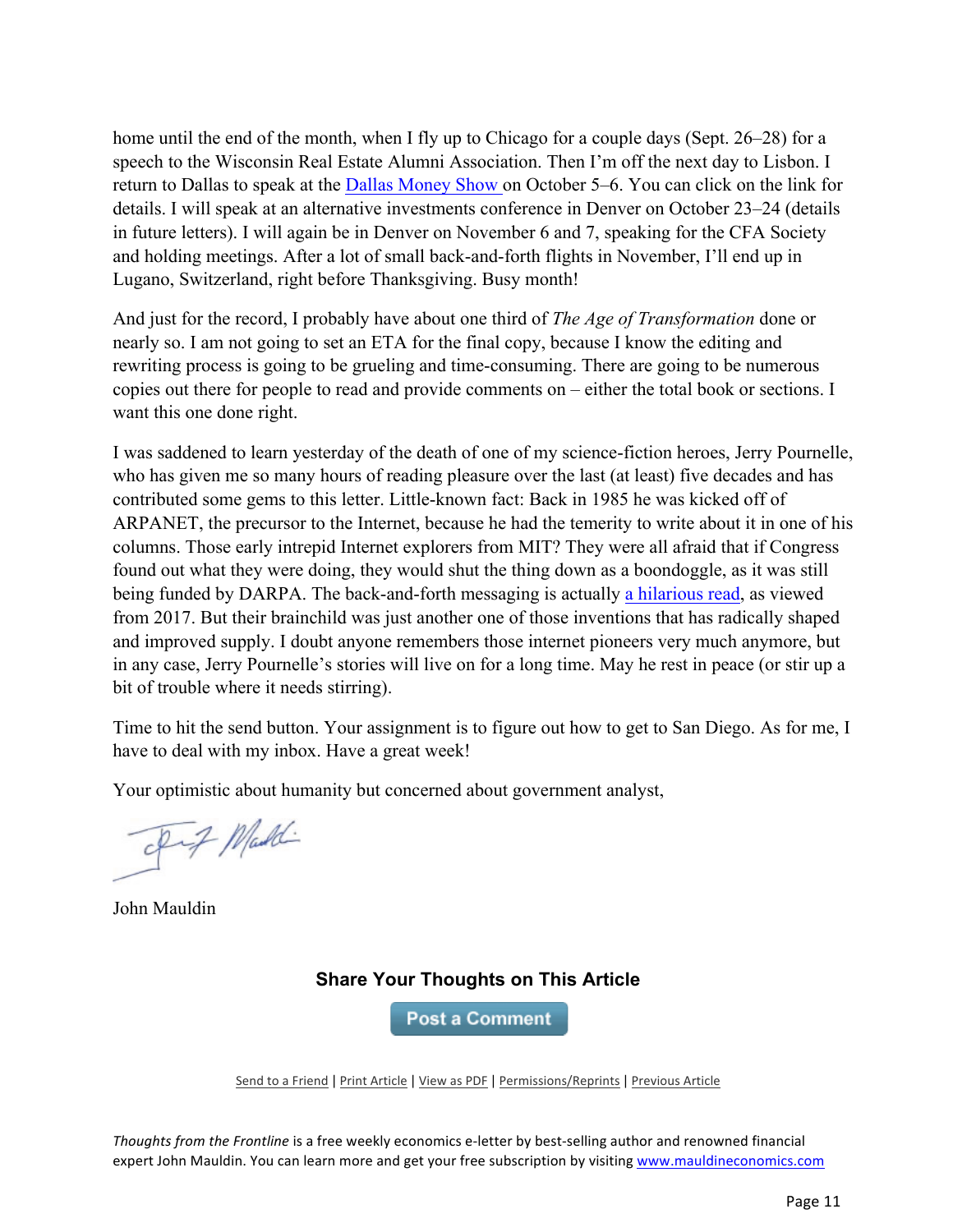*Thoughts From the Frontline* is a free weekly economic e-letter by best-selling author and renowned financial expert, John Mauldin. You can learn more and get your free subscription by visiting http://www.mauldineconomics.com.

Please write to subscribers@mauldineconomics.com to inform us of any reproductions, including when and where copy will be reproduced. You must keep the letter intact, from introduction to disclaimers. If you would like to quote brief portions only, please reference http://www.mauldineconomics.com.

To subscribe to John Mauldin's e-letter, please click here: http://www.mauldineconomics.com/subscribe/

To change your email address, please click here: http://www.mauldineconomics.com/change-address

If you would ALSO like changes applied to the Mauldin Circle e-letter, please include your old and new email address along with a note requesting the change for both e-letters and send your request to compliance@2000wave.com.

To unsubscribe, please refer to the bottom of the email.

*Thoughts From the Frontline* and JohnMauldin.com is not an offering for any investment. It represents only the opinions of John Mauldin and those that he interviews. Any views expressed are provided for information purposes only and should not be construed in any way as an offer, an endorsement, or inducement to invest and is not in any way a testimony of, or associated with, Mauldin's other firms. John Mauldin is the Chairman of Mauldin Economics, LLC. He also is the President of Millennium Wave Advisors, LLC (MWA) which is an investment advisory firm registered with multiple states, President and registered representative of Millennium Wave Securities, LLC, (MWS) member FINRA, SIPC. MWS is also a Commodity Pool Operator (CPO) and a Commodity Trading Advisor (CTA) registered with the CFTC, as well as an Introducing Broker (IB) and NFA Member. Millennium Wave Investments is a dba of MWA LLC and MWS LLC. This message may contain information that is confidential or privileged and is intended only for the individual or entity named above and does not constitute an offer for or advice about any alternative investment product. Such advice can only be made when accompanied by a prospectus or similar offering document. Past performance is not indicative of future performance. Please make sure to review important disclosures at the end of each article. Mauldin companies may have a marketing relationship with products and services mentioned in this letter for a fee.

Note: Joining the Mauldin Circle is not an offering for any investment. It represents only the opinions of John Mauldin and Millennium Wave Investments. It is intended solely for investors who have registered with Millennium Wave Investments and its partners at www.MauldinCircle.com or directly related websites. The Mauldin Circle may send out material that is provided on a confidential basis, and subscribers to the Mauldin Circle are not to send this letter to anyone other than their professional investment counselors. Investors should discuss any investment with their personal investment counsel. John Mauldin is the President of Millennium Wave Advisors, LLC (MWA), which is an investment advisory firm registered with multiple states. John Mauldin is a registered representative of Millennium Wave Securities, LLC, (MWS), an FINRA registered broker-dealer. MWS is also a Commodity Pool Operator (CPO) and a Commodity Trading Advisor (CTA) registered with the CFTC, as well as an Introducing Broker (IB). Millennium Wave Investments is a dba of MWA LLC and MWS LLC. Millennium Wave Investments cooperates in the consulting on and marketing of private and non-private investment offerings with other independent firms such as Altegris Investments; Capital Management Group; Absolute Return Partners, LLP; Fynn Capital; Nicola Wealth Management; and Plexus Asset Management. Investment offerings recommended by Mauldin may pay a portion of their fees to these independent firms, who will share 1/3 of those fees with MWS and thus with Mauldin. Any views expressed herein are provided for information purposes only and should not be construed in any way as an offer, an endorsement, or inducement to invest with any CTA, fund, or program mentioned here or elsewhere. Before seeking any advisor's services or making an investment in a fund, investors must read and examine thoroughly the respective disclosure document or offering memorandum. Since these firms and Mauldin receive fees from the funds they recommend/market, they only recommend/market products with which they have been able to negotiate fee arrangements.

PAST RESULTS ARE NOT INDICATIVE OF FUTURE RESULTS. THERE IS RISK OF LOSS AS WELL AS THE OPPORTUNITY FOR GAIN WHEN INVESTING IN MANAGED FUNDS. WHEN CONSIDERING ALTERNATIVE INVESTMENTS, INCLUDING HEDGE FUNDS, YOU SHOULD CONSIDER VARIOUS RISKS INCLUDING THE FACT THAT SOME PRODUCTS: OFTEN ENGAGE IN LEVERAGING AND OTHER SPECULATIVE INVESTMENT PRACTICES THAT MAY INCREASE THE RISK OF INVESTMENT LOSS, CAN BE ILLIQUID, ARE NOT REQUIRED TO PROVIDE PERIODIC PRICING OR VALUATION INFORMATION TO INVESTORS, MAY INVOLVE COMPLEX TAX STRUCTURES AND DELAYS IN DISTRIBUTING IMPORTANT TAX INFORMATION, ARE NOT SUBJECT TO THE SAME REGULATORY REQUIREMENTS AS MUTUAL FUNDS, OFTEN CHARGE HIGH FEES, AND IN MANY CASES THE UNDERLYING INVESTMENTS ARE NOT TRANSPARENT AND ARE KNOWN ONLY TO THE INVESTMENT MANAGER. Alternative investment performance can be volatile. An investor could lose all or a substantial amount of his or her investment. Often, alternative investment fund and account managers have total